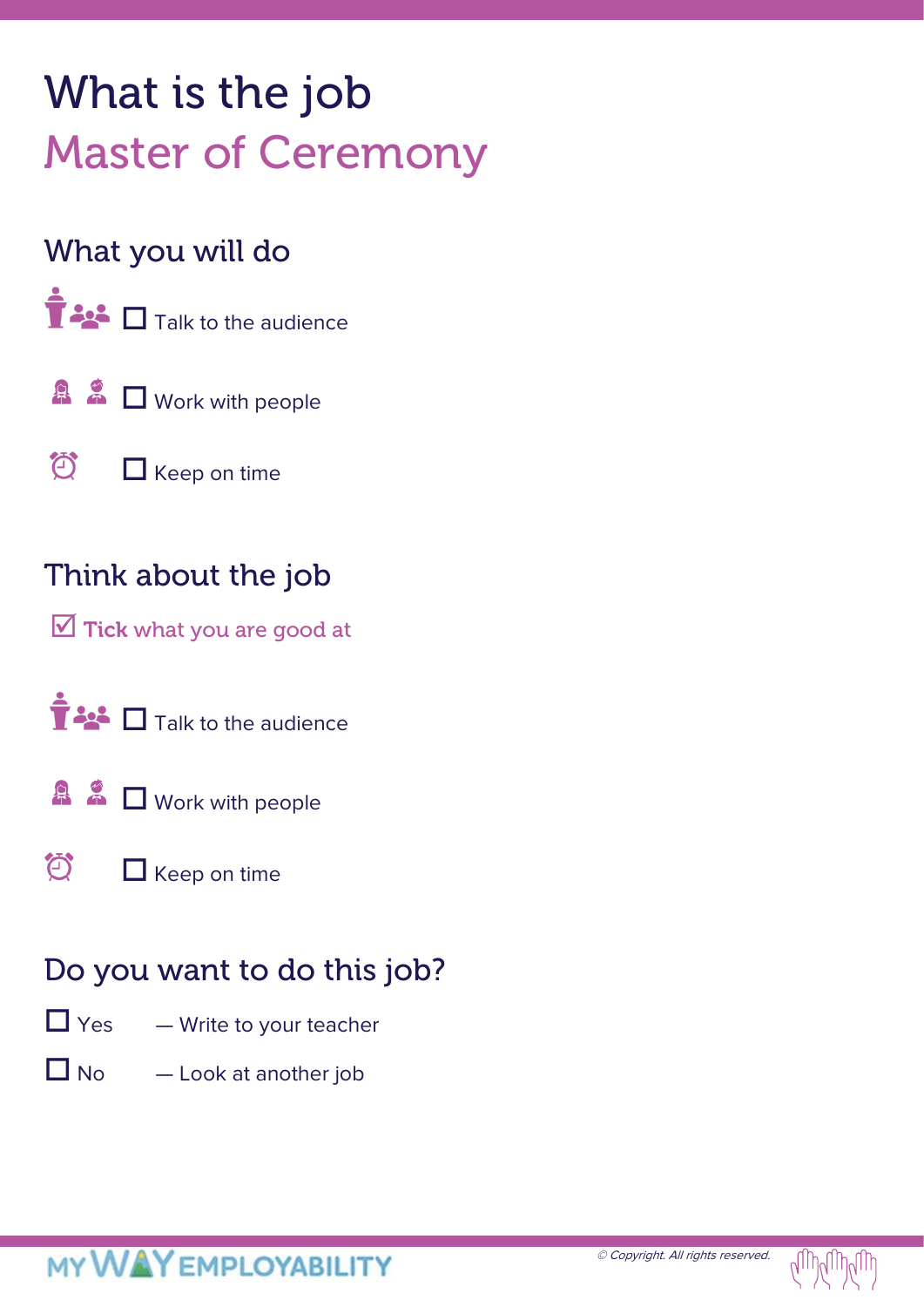### How to write a covering letter

Example of a letter:

|                                            | 1. Write your<br>teacher's name    |
|--------------------------------------------|------------------------------------|
|                                            |                                    |
|                                            | 2. Write your name                 |
|                                            | 3. Write the job you<br>want to do |
|                                            |                                    |
| l am good at:                              | 4. Tick what you are<br>good at    |
| $\Box$ Talking to groups of people         |                                    |
| $\Box$ Working with people                 |                                    |
| $\Box$ Keeping on time                     |                                    |
| Thank you for considering me for this job. |                                    |
| Yours sincerely,                           |                                    |
|                                            | 5. Write your name                 |
|                                            |                                    |

Now write your covering letter on the next page.

Then give it to \_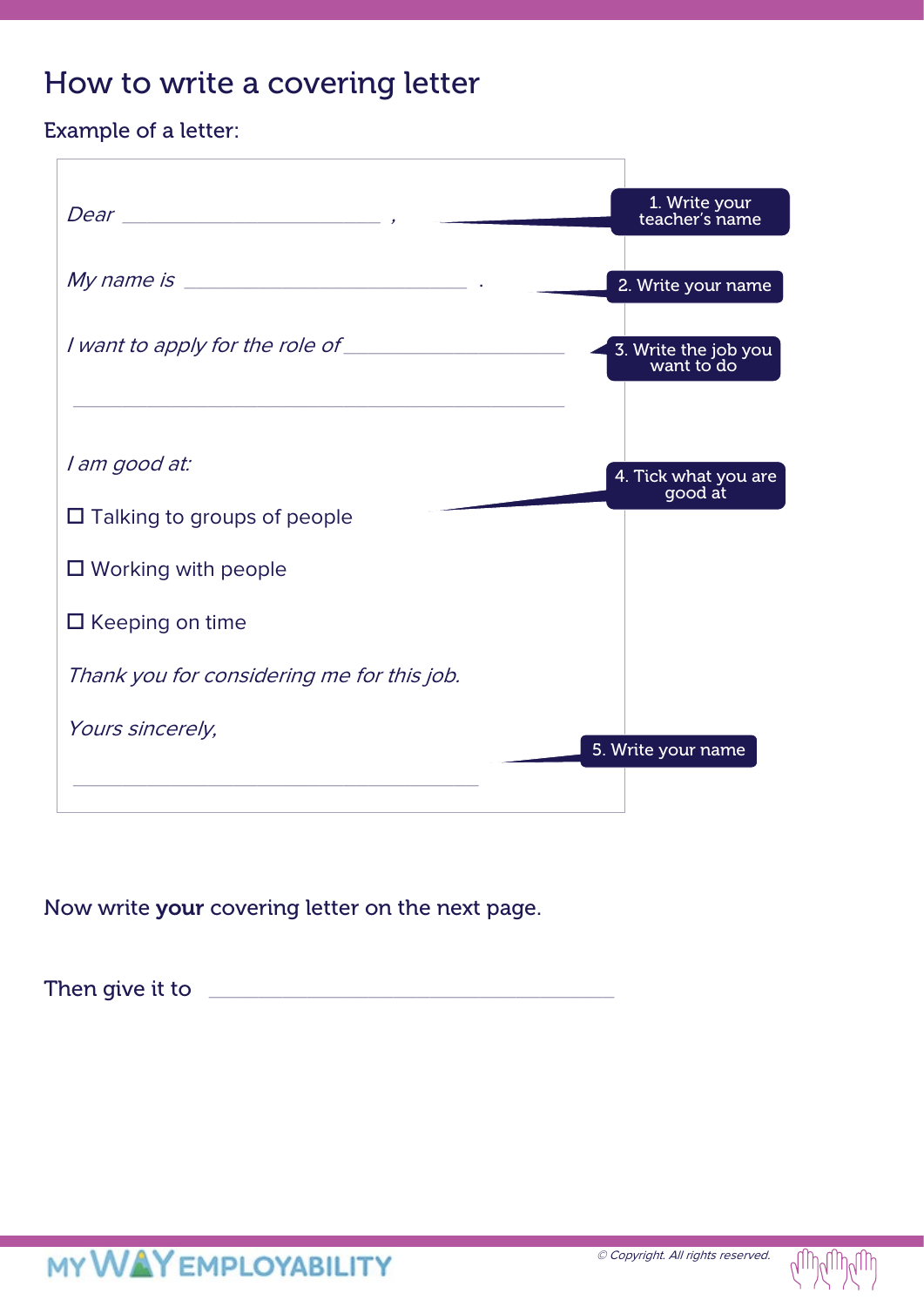# Covering letter

| Dear experience and a series of the contract of the contract of the contract of the contract of the contract of                                                                                                               |
|-------------------------------------------------------------------------------------------------------------------------------------------------------------------------------------------------------------------------------|
| My name is example and the state of the state of the state of the state of the state of the state of the state of the state of the state of the state of the state of the state of the state of the state of the state of the |
|                                                                                                                                                                                                                               |
| I am good at:                                                                                                                                                                                                                 |
| $\Box$ Talking to groups of people                                                                                                                                                                                            |
| $\Box$ Working with people                                                                                                                                                                                                    |
| $\Box$ Keeping on time                                                                                                                                                                                                        |
| Thank you for considering me for this job.                                                                                                                                                                                    |
| Yours sincerely,                                                                                                                                                                                                              |